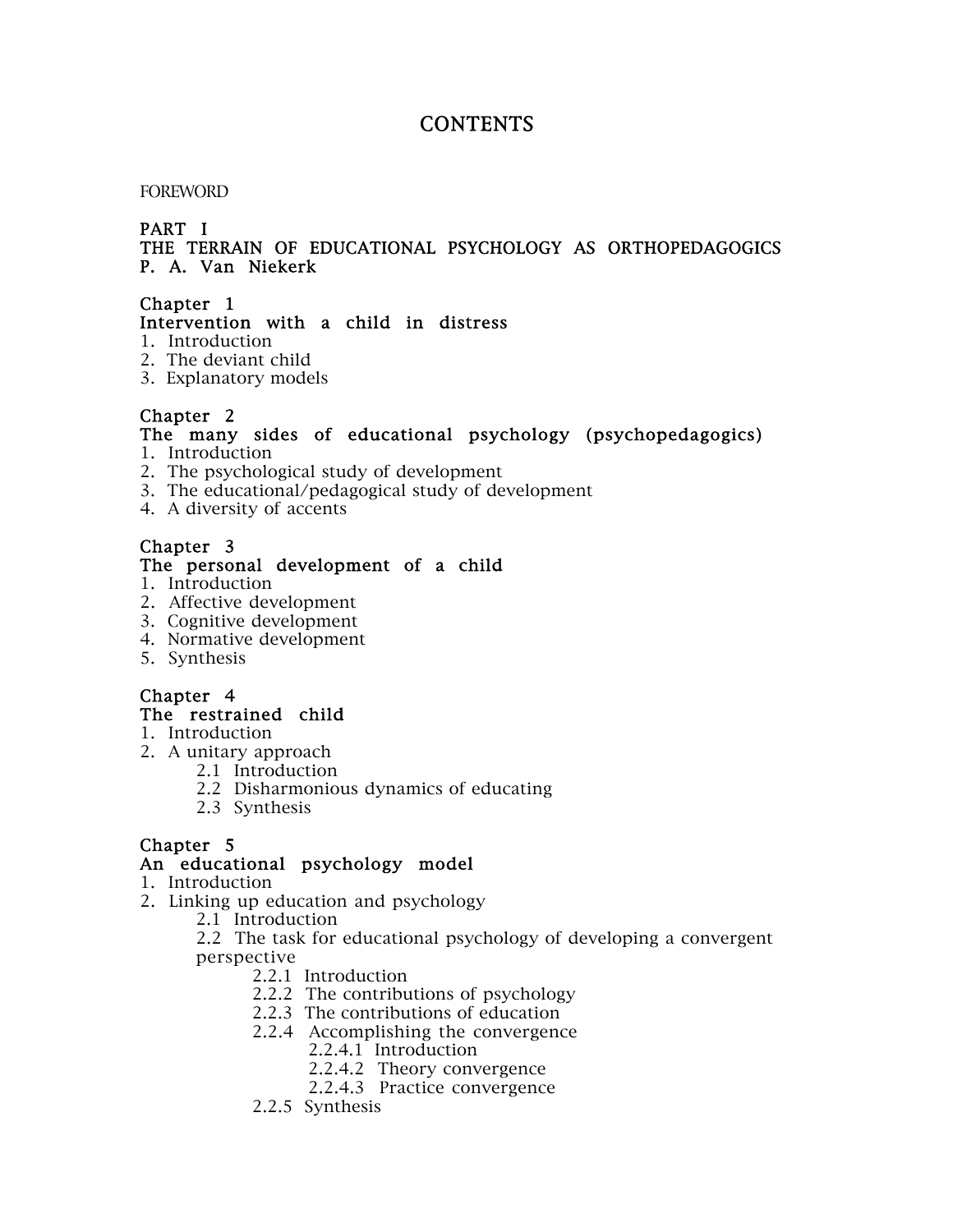# Designing an educational psychological practice

- 1. Introduction
- 2. The essentials of deviancy
- 3. Evaluating
- 4. Diagnosis
- 5. Synthesis

#### PART II THE PARTICULARIZATION OF MOMENTS OF DEVIANCY Andri Van Der Merwe

#### Chapter 7

### Evaluating and diagnosing

- 1. Introduction
- 2. Diagnosing
	- 2.1 Introduction
	- 2.2 The role of testing in diagnosis
	- 2.3 Educational psychological testing
	- 2.4 Choice of tests

2.5 Selecting tests to determine the meanings attributed by a unique child

- 2.5.1 Cognitive dimension
- 2.5.2 Affective dimension
- 2.5.3 Intentional directedness
- 2.6 Observation
- 2.7 Conversation
	- 2.7.1 Introduction
	- 2.7.2 The conversation with the parents
	- 2.7.3 The conversation with the child
- 2.8 Family interactions
- 3. Implementing media
	- 3.1 Introduction
	- 3.2 Stating the problem and day program
	- 3.3 Performance media
	- 3.4 Expressive and projective techniques
	- 3.5 Personality questionnaires
	- 3.6 Intelligence media
	- 3.7 Scholastic tests
	- 3.8 Historicity conversation
	- 3.9 Summary
- 4. The diagnostic report
	- 4.1 Introduction
	- 4.2 Identifying particulars
	- 4.3 Statement of the problem
	- 4.4 Summary person image
		- 4.4.1 Relevant historicity data
		- 4.4.2 Cognitive structure
		- 4.4.3 Affective and normative structure
		- 4.4.4 Disharmonious structures of educating and the
		- dysfunctional activities underlying them
	- 4.5 Recommendations

Appendix A: Historicity questionnaire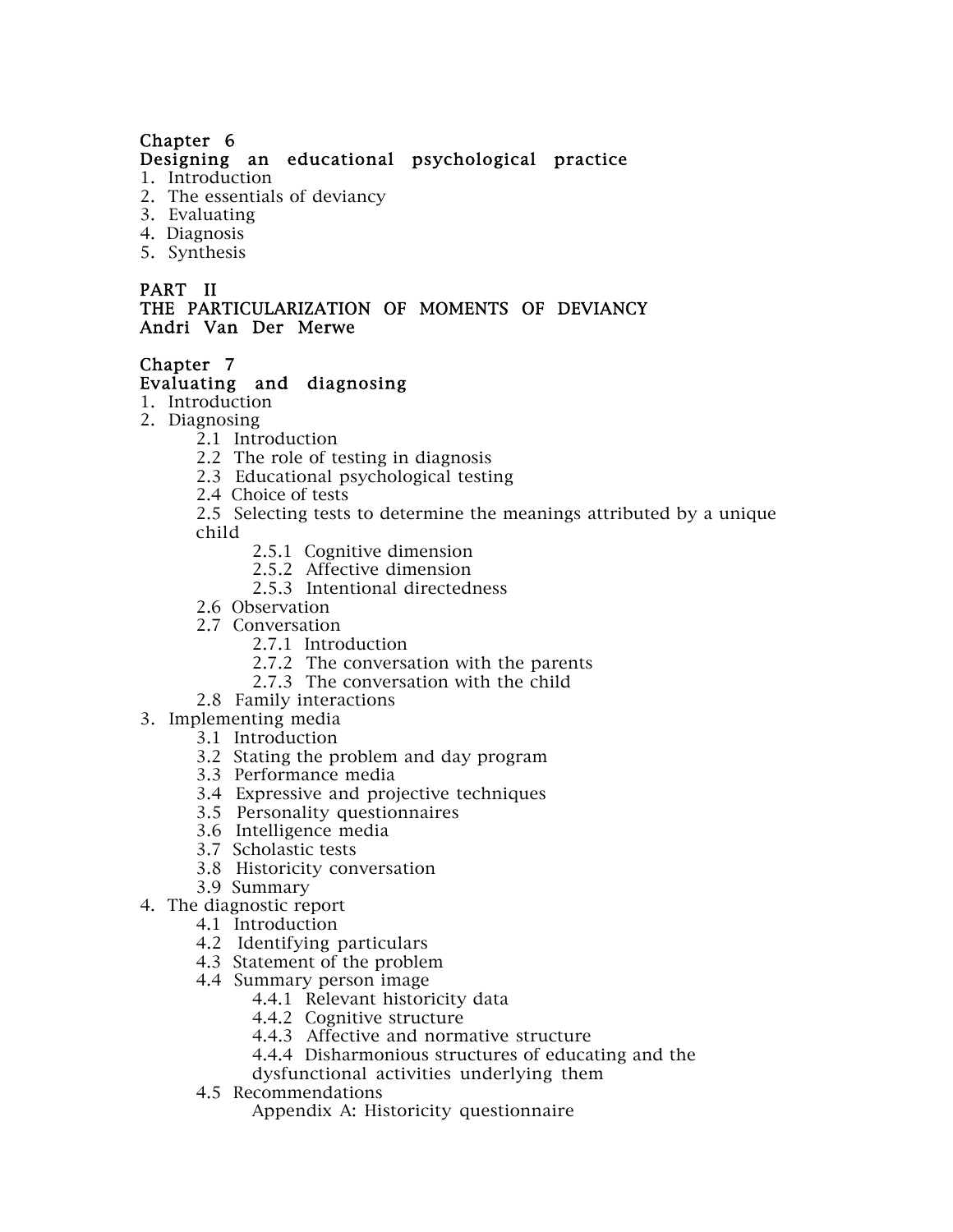Appendix B: Day program

# Chapter 8

Emotional and behavioral problems

- 1. Introduction
- 2. Neuroses
	- 2.1 Introduction
	- 2.2 Depression
	- 2.3 Anxiety
	- 2.4 Fears
	- 2.5 Phobias
		- 2.5.1 Introduction
		- 2.5.2 School phobia
- 3. Aggressive behavior
- 4. Social withdrawal
- 5. Elective mutism
- 6. Disobedience
- 7. Juvenile delinquency
- 8. Under-achievement
- 9. Eating disorders
	- 9.1 Introduction
	- 9.2 Rumination
	- 9.3 Pica
	- 9.4 Obesity
	- 9.5 Bulimia
	- 9.6 Anorexia nervosa
- 10. Enuresis
- 11. Encopresis
- 12. Nail biting and thumb sucking

#### PART III PROVIDING ASSISTANCE Millie Olivier

# Chapter 9

# Pedotherapy: Theoretical foundation

- 1. Introduction
- 2. The pedotherapeutic situation
- 3. Child anthropological grounding of pedotherapy
- 4. Preparation for pedotherapy
	- 4.1 Introduction
	- 4.2 Pedotherapeutic aim(s)
		- 4.2.1 Introduction
		- 4.2.2 Macro-structure
		- 4.2.3 Micro-structure
			- 4.2.3.1 Implicit aim(s)
			- 4.2.3.2 Explicit aim(s)
	- 4.3 Form
		- 4.3.1 Introduction
		- 4.3.2 Indirect pedotherapy
		- 4.3.3 Direct pedotherapy
		- 4.3.4 The form of the course of the session
	- 4.4 Content
	- 4.5 Technique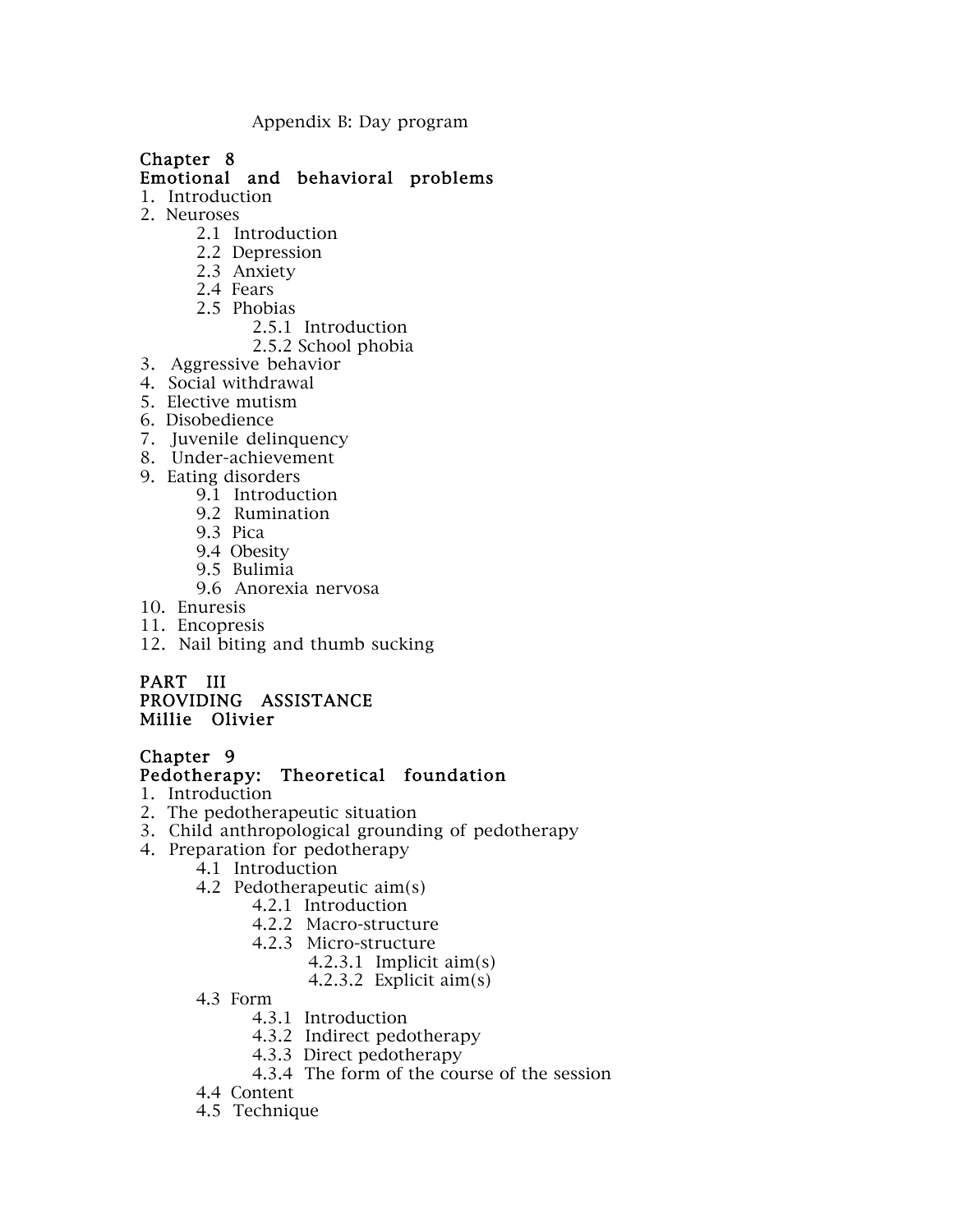### Techniques for giving assistance: An orthopedagogic perspective

1. The orthopedagogic use of psychotherapeutic techniques

- 2. Family therapy
	- 2.1 Introduction
	- 2.2 The structural approach of Salvador Minuchin in pedagogic

perspective

- 2.3 Characteristics of a healthy family
- 2.4 Family phases
- 2.5 Factors that necessitate family restructuring
- 2.6 Mapping the family structure (Family diagnostics)
- 2.7 Intervention
- 2.8 Concluding considerations
- 3. Play therapy
	- 3.1 Introduction
	- 3.2 Classification of child play
		- 3.2.1 Introduction
		- 3.2.2 Functional play
		- 3.2.3 Illusive play and role playing
		- 3.2.4 Constructive play
		- 3.2.5 Competitive play
	- 3.3 Direct play therapy
		- 3.3.1 Introduction
		- 3.3.2 Method
		- 3.3.3 Indications for direct play therapy
	- 3.4 Indirect play therapy
		- 3.4.1 Introduction
		- 3.4.2 Method
- 4. Imaginary journey
	- 4.1 Introduction
	- 4.2 Indications and counter indications
	- 4.3 Method
- 5. Behavior modification
	- 5.1 Introduction
	- 5.2 Recommendations for use
	- 5.3 Designing a program
		- 5.3.1 Identifying the target behavior
		- 5.3.2 Exploring the child's experiential world
		- 5.3.3 Planning the base-line period
		- 5.3.4 Choice of consequences of desired and undesired behaviors
		- 5.3.5 Selecting criteria for success
- 6. Human modeling
	- 6.1 Introduction
	- 6.2 Indications and counter indications for use
	- 6.3 Pedotherapeutic application of human modeling
		- 6.3.1 Preparation
		- 6.3.2 Method
- 7. Logotherapy
	- 7.1 Introduction
	- 7.2 Some essentials of the pedagogic aim structure
	- 7.3 Frankl's view of being human in connection with pedotherapy
	- 7.4 Concluding considerations
- 8. Bibliotherapy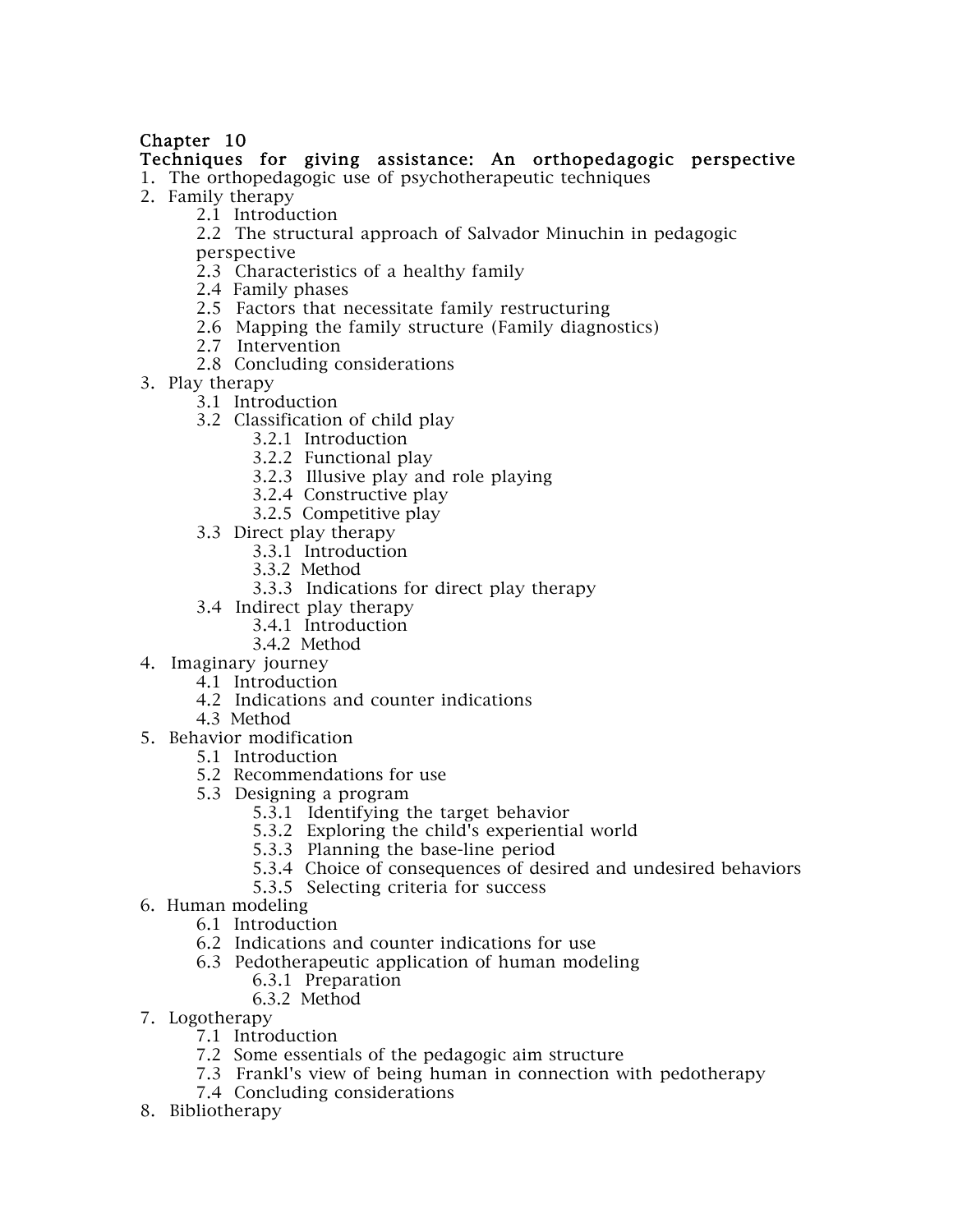- 8.1 Introduction
- 8.2 Possible applications of bibliotherapy
	- 8.2.1 Introduction
	- 8.2.2 The parent
	- 8.2.3 The child
- 8.3 Choice of material for indirect bibliotherapy
- 9. Therapy to promote school readiness
	- 9.1 Introduction
	- 9.2 School maturity and school readiness
	- 9.3 Play as preparation for school
		- 9.3.1 The nature of child play
		- 9.3.2 The use of child play
	- 9.4 Language as preparation for school
		- 9.4.1 Introduction
		- 9.4.2 Spoken language
		- 9.4.3 Written language
	- 9.5 Drawing as a means of preparation for school
		- 9.5.1 Introduction
		- 9.5.2 Free graphic expression
		- 9.5.3 Preparatory writing exercises
	- 9.6 Synthesis
- 10. Theraplay
	- 10.1 Introduction
	- 10.2 Application of different forms of child play
	- 10.3 The relationship between the therapist and the child
	- 10.4 Parental involvement
	- 10.5 Indications and counter indications
	- 10.6 Procedure
	- 10.7 Final considerations
- 11. Other techniques
	- 11.1 Introduction
	- 11.2 Recommended literature
- 12. Prognostication
	- 12.1 What is prognostication?
	- 12.2 Factors to consider in prognostication
	- 12.3 Final considerations

#### PART IV

# LEARNING PROBLEMS

#### Ron Coetzee and Petrusa Du Toit

#### Chapter 11

Disharmonious educative dynamics: The terrain of orthodidactics

- 1. Learning problems as phenomena
- 2. Types of learning problems
	- 2.1 Poor achievement
	- 2.2 Under-achievement
	- 2.3 Specific learning disabilities (handicaps)
	- 2.4 Specific learning restraints
- 3. Disharmonious dynamics of teaching
- 4. Helping authorities
	- 4.1 Introduction
	- 4.2 Formal teaching
	- 4.3 General practitioners and pediatricians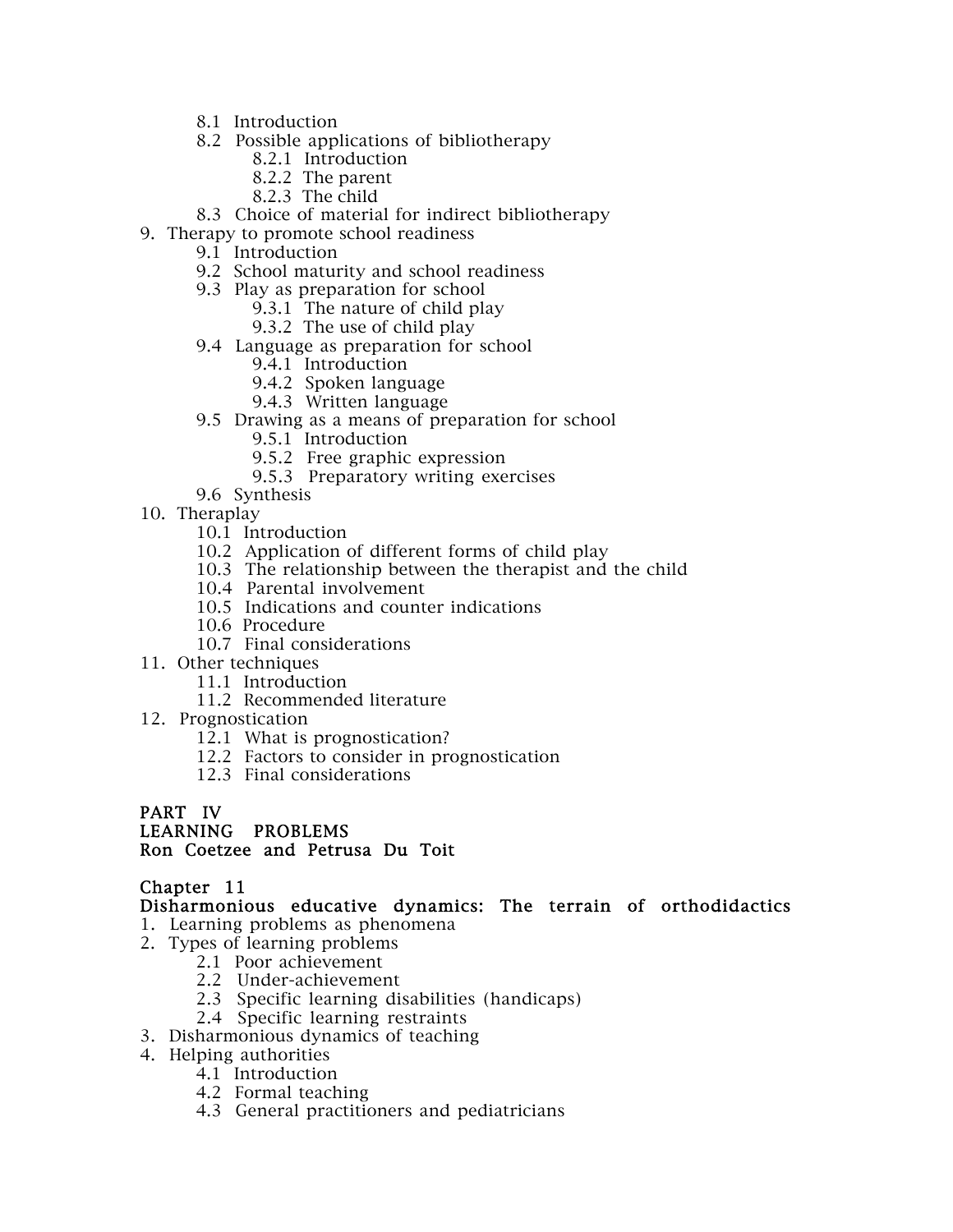- 4.4 Psychiatrists
- 4.5 Neurologists
- 4.6 Ophthalmologists
- 4.7 Ear, nose and throat specialists
- 4.8 Paramedical experts
	- 4.8.1 Occupational therapists
	- 4.8.2 Physiotherapists
	- 4.8.3 Other psychologists
- 5. The educational psychologist as an orthodidactician
- 6. Transprofessional collaboration

#### The origin of learning problems

- 1. Introduction
- 2. Defective actualization of learning
	- 2.1 Introduction
	- 2.2 The disharmonious actualization of learning
		- 2.2.1 Introduction
		- 2.2.2 Disharmonious attending
		- 2.2.3 Disharmonious perceiving
		- 2.2.4 Disharmonious thinking
		- 2.2.5 Disharmonious visualizing
		- 2.2.6 Disharmonious remembering or memorizing
	- 2.3 Inadequate actualization of sensory-motor modalities
		- 2.3.1 Introduction
		- 2.3.2 Inadequate motor, tactile and kinesthetic experience
		- 2.3.3 Inadequate visual-spatial perception
			- 2.3.3.1 Form constancy
			- 2.3.3.2 Figure-ground perception
			- 2.3.3.3 Analysis-synthesis
			- 2.3.3.4 Sequence
			- 2.3.3.5 Discrimination
			- 2.3.3.6 Spatial orientation
			- 2.3.3.7 Memory
			- 2.3.3.8 Completion
		- 2.3.4 Inadequate auditory-vocal perception
- 3. Teaching deficiencies
	- 3.1 Introduction
		- 3.2 Inadequate reduction of contents
		- 3.3 Inadequately planned aims
		- 3.4 Inadequately planned lesson form
		- 3.5 Inadequately designed lesson phases

3.5.1 Inadequately guided learning during actualizing foreknowledge

3.5.2 Inadequately guided learning during stating the problem

3.5.3 Inadequately guided learning during exposing the new contents

3.5.4 Inadequately guided learning during actualizing (controlling) the new contents

- 3.5.5 Inadequately guided learning during functionalizing
- 3.5.6 Inadequately guided learning during evaluating

3.6 Inadequate affective, cognitive and normative guidance by the teacher during the lesson

4. Deficient contents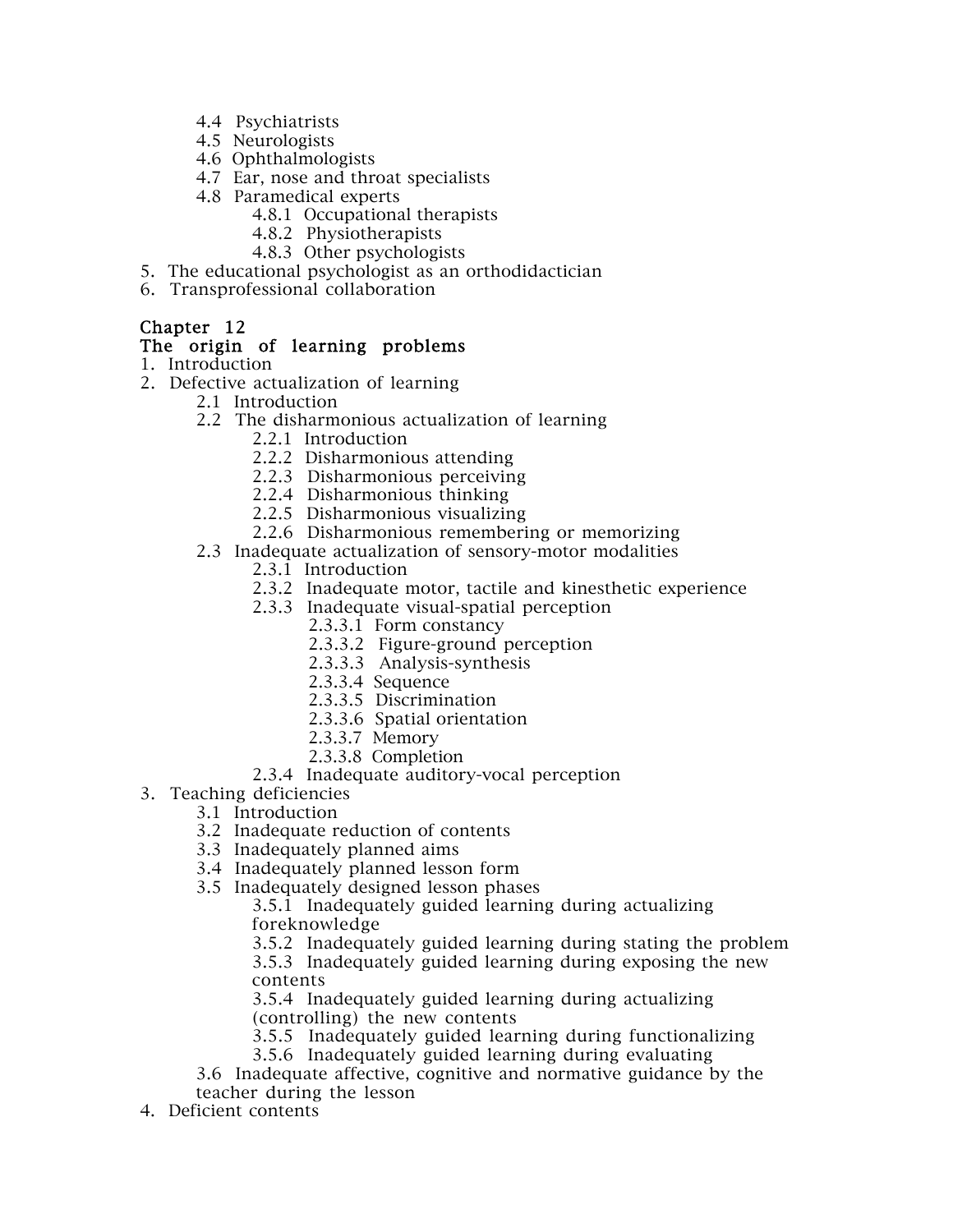- 5. Genetic-physiological conditions underlying learning restraints
	- 5.1 Turner's syndrome
	- 5.2 Prematurely born children with cerebral hemorrhaging
	- 5.3 Children with deviations in hemisphere connections
	- 5.4 Children with brain injuries
	- 5.5 The child with poor ability
- 6. Synthesis

#### Chapter 13 Symptomatology

- 1. Introduction
- 2. Disharmonious actualization of becoming
- 3. Deficient learning effects
	- 3.1 Introduction
	- 3.2 Deficient reading
	- 3.3 Writing deficiencies
	- 3.4 Spelling deficiencies
	- 3.5 Arithmetic deficiencies
	- 3.6 Manifestations of neurological "dysfunctions" and their
	- implications for harmonizing teaching
- 4. Synthesis

#### Chapter 14

#### The practice of diagnosing learning problems

- 1. Introduction
- 2. The educational psychological (orthodidactical) practice of diagnosing learning problems
	- 2.1 Introduction
	- 2.2 The historicity conversation
	- 2.3 Performance media
	- 2.4 Intelligence media
	- 2.5 Expressive and projective media
	- 2.6 Language evaluation and diagnosis
	- 2.7 Some media for evaluating perceptual media
	- 2.8 The orthodidactic diagnostic report
		- 2.8.1 Identifying particulars
		- 2.8.2 Statement of the problem
		- 2.8.3 Historicity data
		- 2.8.4 Deficient learning outcomes
		- 2.8.5 Image of deficient actualization of learning
		- 2.8.6 Dysfunctional teaching activities
		- 2.8.7 Conclusions and recommendations
	- 2.9 Example of an orthodidactic report
		- 2.9.1 Identification
		- 2.9.2 Statement of the problem
		- 2.9.3 Summarized person image
			- 2.9.3.1 Historicity
			- 2.9.3.2 Persona actualization
				- 2.9.3.2.1 Intentionality
				- 2.9.3.2.2 Intellectual ability
				- 2.9.3.2.3 Affective lived experiencing
				- 2.9.3.2.4 Image of actualizing learning
		- 2.9.4 Image of deficient learning results
			- 2.9.4.1 Reading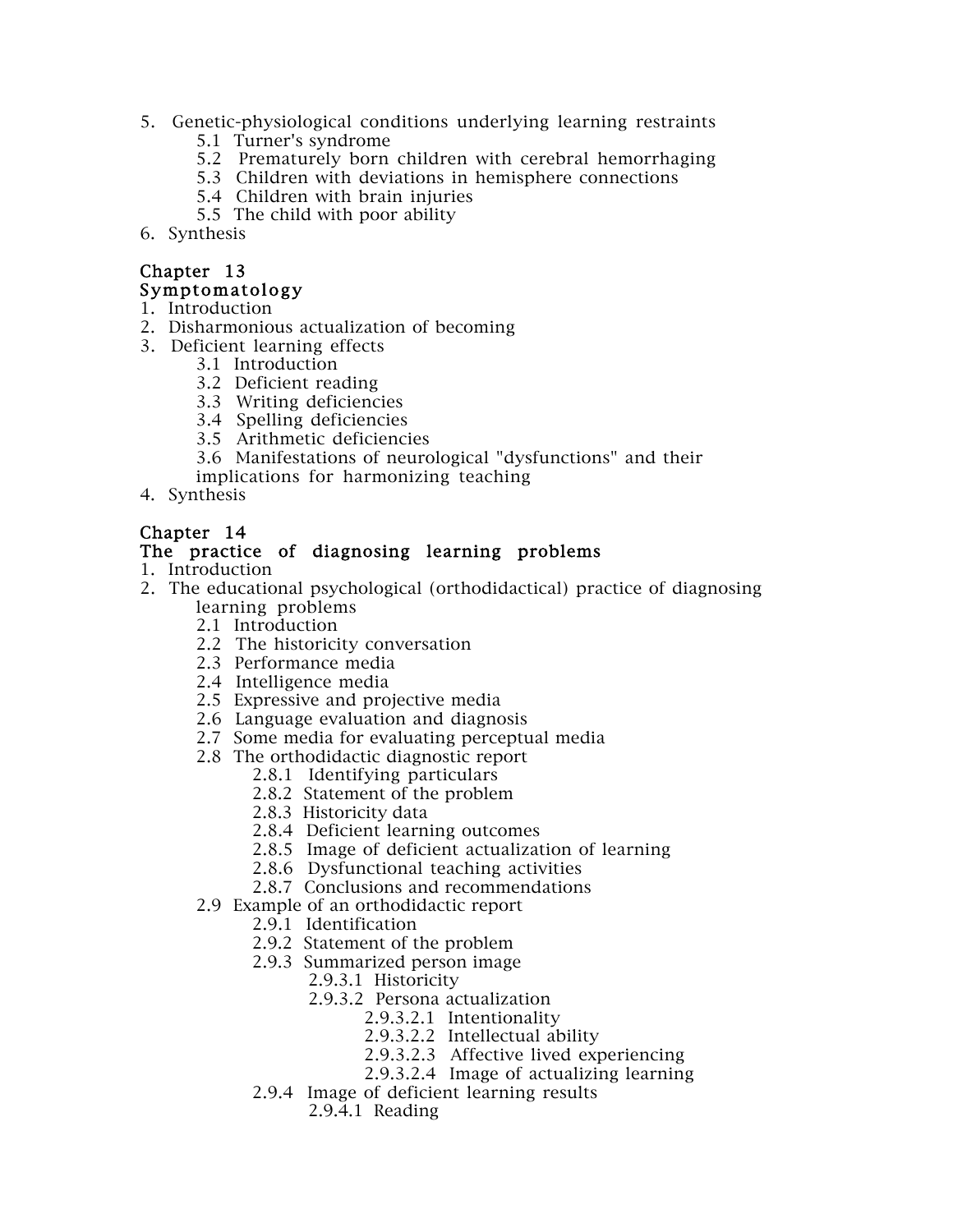- 2.9.4.2 Spelling
- 2.9.4.3 Transcriptions
- 2.9.4.4 Computing
- 2.9.5 Disharmonious teaching event
- 2.9.6 Recommendations
- 3. Synthesis

### The helping practice

- 1. Approaches
	- 1.1 Introduction
	- 1.2 Orthodidactic ground forms
	- 1.3 Orthodidactic learning modalities
	- 1.4 Control (verify)
- 2. Helping techniques
	- 2.1 Pedotherapy
	- 2.2 Making a child ready to learn
	- 2.3 Improving learning skillfulness (remediation)
- 3. An example of a helping strategy for Alida (see Chapter 14)
	- 3.1 Pedotherapy
	- 3.2 Making her ready to learn
	- 3.3 Improving learning skillfulness (remediation)
		- 3.3.1 Reading
		- 3.3.2 Spelling
- 4. Synthesis

#### PART V **HANDICAPS** Andri Van Der Merwe

# Chapter 16 Children's handicaps

- 1. Introduction
- 2. Hearing handicapped children
	- 2.1 Orientation
		- 2.2 Dynamics of educating
		- 2.3 Intellectual abilities
		- 2.4 Scholastic achievement
- 3. The visually handicapped child
	- 3.1 Orientation
	- 3.2 The dynamics of educating
	- 3.3 Intellectual abilities
	- 3.4 Scholastic achievement
- 4. Neurological handicaps
	- 4.1 Introduction
	- 4.2 Cerebral handicap
	- 4.3 Epilepsy
	- 4.4 Spina bifida
- 5. Physical handicaps
	- 5.1 Introduction
	- 5.2 Muscular dystrophy
	- 5.3 Cystic fibrosis
	- 5.4 Hemophilia
	- 5.5 Leukemia